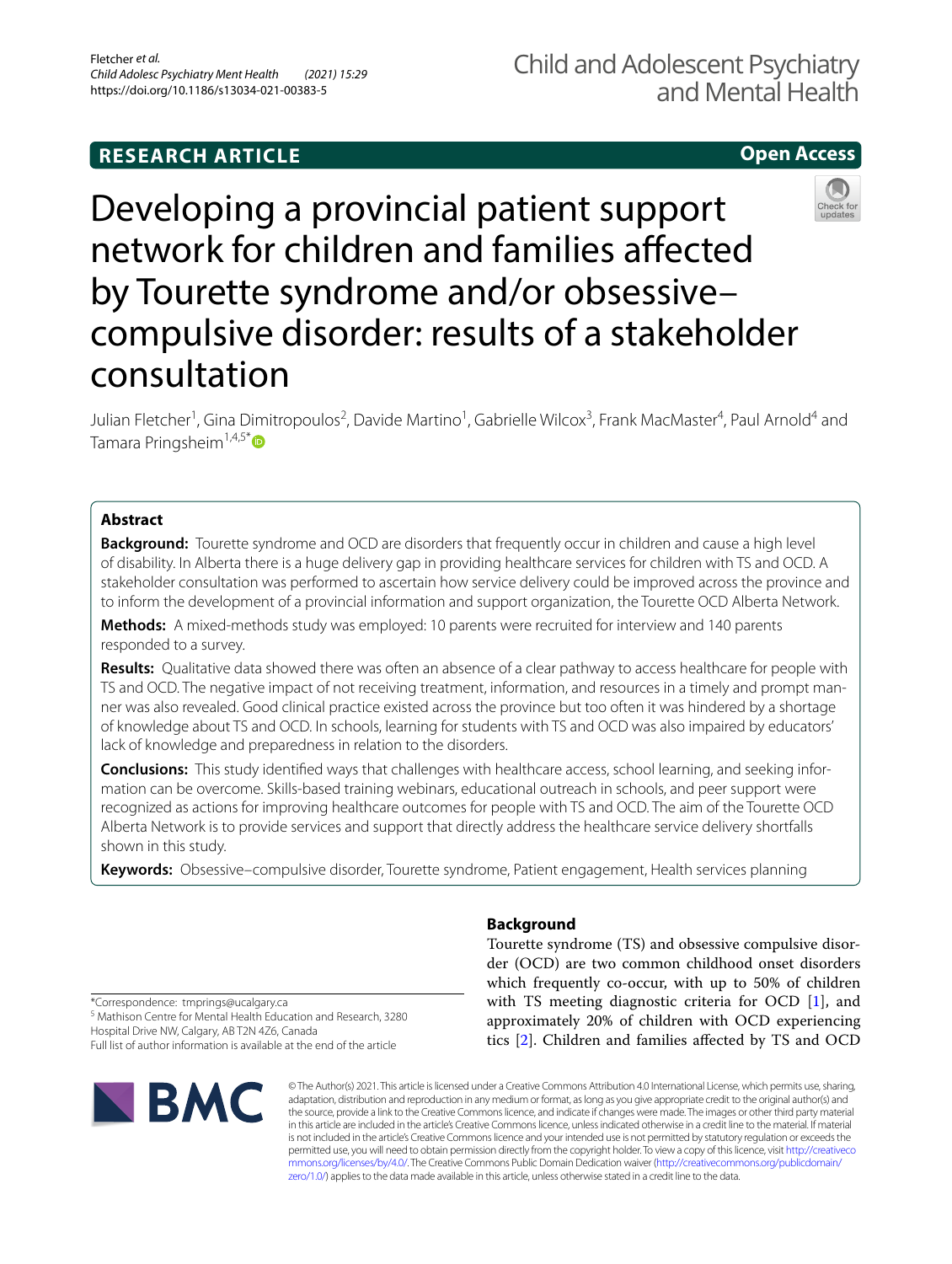face two problems regarding treatment. First, access to specialized treatment is limited. These disorders cause a high level of disability and require specialized knowledge for diagnosis and treatment. Second, both TS and OCD have marked complexity. Children with TS and OCD experience disabling symptoms and have a high degree of neuropsychiatric and neurodevelopmental comorbidity, adding to the overall disease burden. The lifetime prevalence of any psychiatric comorbidity in people with TS is 85.7% [\[1](#page-8-0)]. In people with OCD, the prevalence of psychiatric comorbidity is also very high, with 62% having at least one comorbid psychiatric condition  $[3]$  $[3]$ . The medical and psychiatric complexity of children with TS and OCD makes providing efective and accessible comprehensive services challenging. Children with TS and OCD often need more than a physician, with other allied health professionals providing essential behavioural therapies and family support.

The province of Alberta in Canada consists of 4.4 million people spread over  $661,848 \text{ km}^2$ . Health services are administered by a single provincial publicly funded entity, Alberta Health Services, which is divided into fve zones: North, Edmonton, Central, Calgary and South. Children with TS and/or OCD in Alberta are subject to a tremendous service delivery gap, as the only specialized clinics for children with TS and OCD in Alberta are in the Calgary zone at the Alberta Children's Hospital. These clinics do not currently have the infrastructure to support the province-wide multidisciplinary care needs of this population. In order to address this disparity, we received government funding to create the Tourette OCD Alberta Network. The main purpose of the Tourette OCD Alberta Network is to relieve the burden on children and families by increasing capacity and improving access to comprehensive patient- and family-centred care for children and youth with TS and OCD province wide.

We performed a stakeholder consultation with people with lived experience with TS and OCD in Alberta, to determine their service needs and inform the development of our organization. We believe that the information from this stakeholder consultation will be of interest to mental health researchers and others seeking to improve service delivery to individuals with TS and/or OCD or other mental health disorders in other locations.

# **Methods**

This study was approved by the University of Calgary Conjoint Health Research Ethics Board. This was a concurrent mixed-methods study, consisting of a survey and one-on-one interviews, with parents of children with TS and/or OCD from across Alberta. The survey and interviews were conducted simultaneously.

Survey questions were developed by our multidisciplinary research team from the felds of neurology, psychiatry, psychology, nursing, social work, and education, and included individuals with lived experience with TS and OCD. Survey questions included multiple-choice questions and free text entry felds. Survey questions related to service utilization and perceived service and support needs (see Additional fle [1](#page-7-0) for full survey). Electronic consent was obtained from all survey participants prior to proceeding with the survey questions.

The survey data were collected from August 1 to October 31 of 2019. To disseminate the survey, we used several strategies. The survey was disseminated using a survey link by email to all members on the mailing list of the Alberta OCD Foundation, the Tourette Canada Edmonton chapter, and the Tourette Canada Calgary chapter, and links to the survey were also posted on their Facebook pages. Additionally, parents attending clinic appointments at the Alberta Children's Hospital TS and OCD clinics were approached by the research coordinator and given a tablet to complete the survey.

## **Interviews**

The interview guide was developed by the research team. Ten parents were recruited for the interview by our research coordinator through existing patients at the Alberta Children's Hospital TS and OCD clinics, with the goal of recruiting participants who resided in diferent parts of Alberta. To be eligible for inclusion, parents had to have a child formally diagnosed by a physician with TS and/or OCD and be able to participate in an interview in English. Interviews were conducted by telephone by our research coordinator, audiotaped and transcribed verbatim. All participants provided signed consent for their participation.

#### **Analysis**

For the survey data, we evaluated the frequency of response choices for each question.

The interview transcripts were analyzed using thematic analysis. The analysis proceeded according to the steps outlined by Braun and Clarke  $[4]$  $[4]$ . First, the research team familiarized themselves with the data, by reading and rereading the data and making notes of initial ideas. Initial codes were generated in a systematic fashion across the entire data set, with collation of data relevant to each code. The team then searched for themes and collated codes into potential themes. Themes were reviewed in relation to the coded extracts and the entire data set. The themes were fnally defned and named. Two members of the research team each independently reviewed the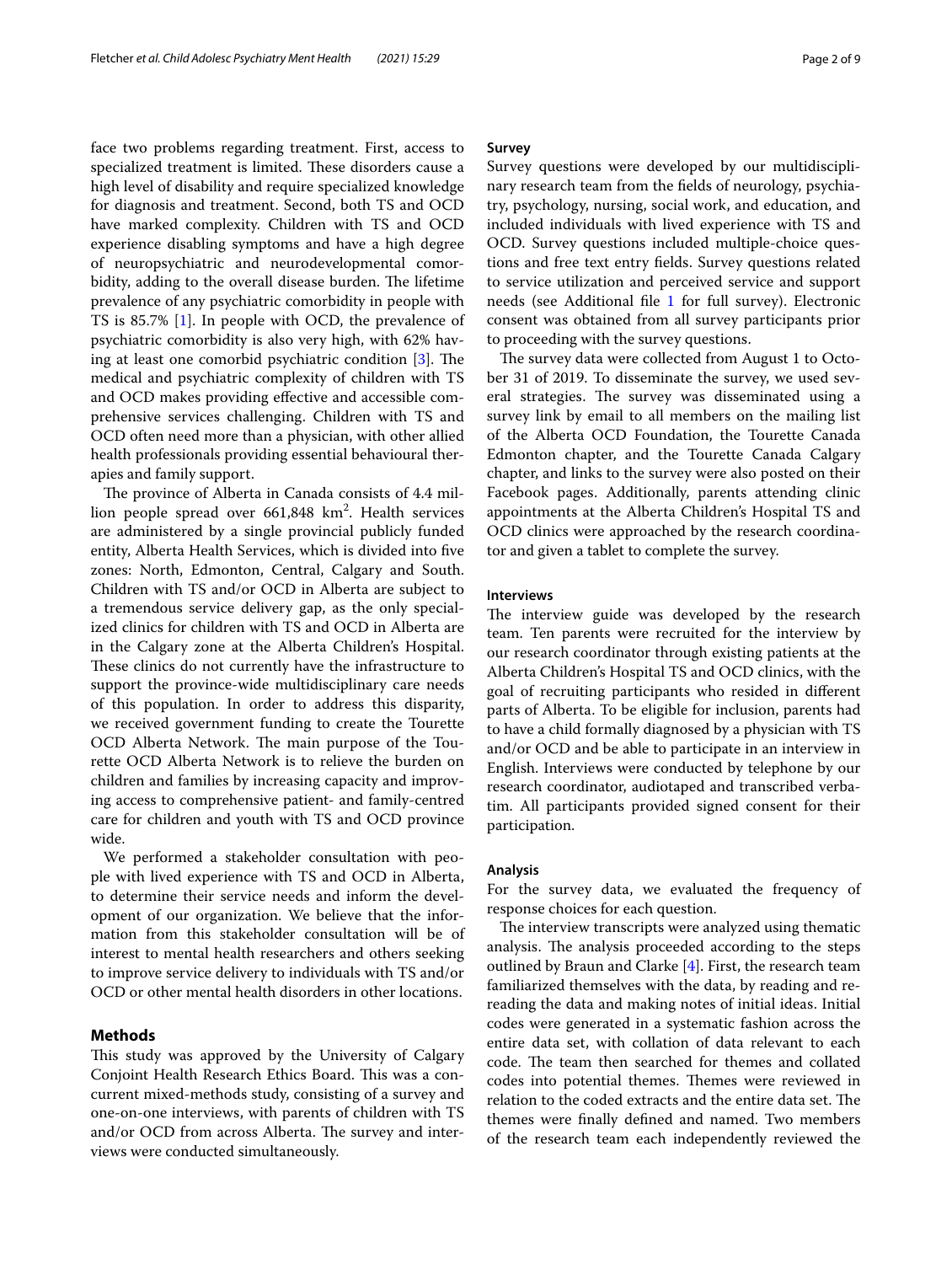<span id="page-2-0"></span>**Table 1** Type of physician providing on-going care for TS and/or OCD

| <b>Type of Physician</b> | $\%$ |
|--------------------------|------|
| Psychiatrist             | 36   |
| Pediatrician             | 20   |
| Family Physician         | 16   |
| Neurologist              | 11   |
| Other specialist         |      |
| No Physician             | 11   |

<span id="page-2-1"></span>**Table 2** Methods used to fnd additional health-care providers for TS and/or OCD

| How healthcare providers were found |    |
|-------------------------------------|----|
| Physician referral                  | 32 |
| Internet search                     | 19 |
| Access Mental Health <sup>a</sup>   | 15 |
| Friend recommendations              | 12 |
| Patient organizations               | 11 |

<sup>a</sup> Access Mental Health is a self-referral program for provincially funded mental health service needs in the Calgary zone

data and performed the initial coding. The research team then met to discuss the coding, with any discrepancies discussed until consensus was reached. Consensus was always achieved through discussion of the transcripts. The team worked together to search for themes and to defne and name these. NVivo11 software was used for the organization of the data.

# **Results**

## **Survey**

The survey was completed by 140 parents, with a mean age of respondents of 43 years. Geographically, responses were obtained from all fve Alberta Health Services zones.

The different types of physicians providing on-going care (writing prescriptions and regular follow-up visits) are presented in Table [1](#page-2-0). Over half (52%) of parents had taken their child to see an allied health care professional. Of these, the most commonly seen were psychologists (29%), mental health counsellors (20%), occupational therapists (17%), social workers (13%), and family therapists (11%). Other professionals frequently mentioned in the free text felds included naturopathic doctors, chiropractors, and massage therapists. How parents found out about allied health care providers is presented in Table [2](#page-2-1).

Over half (56%) of parents took their children to feefor-service allied health care professionals. The most

commonly sought services from allied health care professionals by parents were family therapy (21%), parent training for aggressive behaviour (20%), cognitive behavioural therapies for OCD (18%), peer support (13%), cognitive behavioural therapies for tics (10%), and psychoeducation (9%).

Over half (55%) of parents stated they had a trusted source of information about TS and/or OCD. The most commonly mentioned sources were their health care provider, Tourette Canada, or the Tourette Association of America. Most (87%) felt that there was a lack of information resources for children with TS and/or OCD. Nearly all of the options for information that would be helpful were checked equally by respondents, with the highest number of respondents wanting help discussing their children's educational needs with teachers and schools and strategies for school success, followed by behavioural treatment options. Parents requested information resources on how to cope with the diagnoses as a family.

Almost two-thirds (60%) of parents accessed resources to share with their child's teacher. Information provided to teachers was most commonly the diagnosis, symptoms, and possible educational strategies. Almost two-thirds (62%) of parents stated that the recommended strategies were used in the school. Only 23% of parents accessed resources to teach other students in the classroom about TS and/or OCD as a way of addressing stigma or bullying. The most common resource used was an educational inservice in the classroom by the student or a volunteer from an advocacy organization.

When asked what they would like the Tourette OCD Alberta Network to focus their eforts on, all options were chosen nearly equivalently, but in descending order included: helping families connect with care providers that understand the condition, providing education about TS and/or OCD to teachers and in schools to improve school success, training more local health care providers to care for children with TS and/or OCD, providing education about TS and/or OCD to children and families, and connecting children and families with local peer and family support.

#### **Interviews**

Interviews were conducted with ten parents of children diagnosed with TS and/or OCD. All ten interviewed parents were mothers. Four mothers resided in the Calgary zone, 2 in the Edmonton zone, 2 in the South zone, 1 in the Central zone and 1 in the North zone. Illustrative quotes were taken from these interviews and from the free text felds of the survey.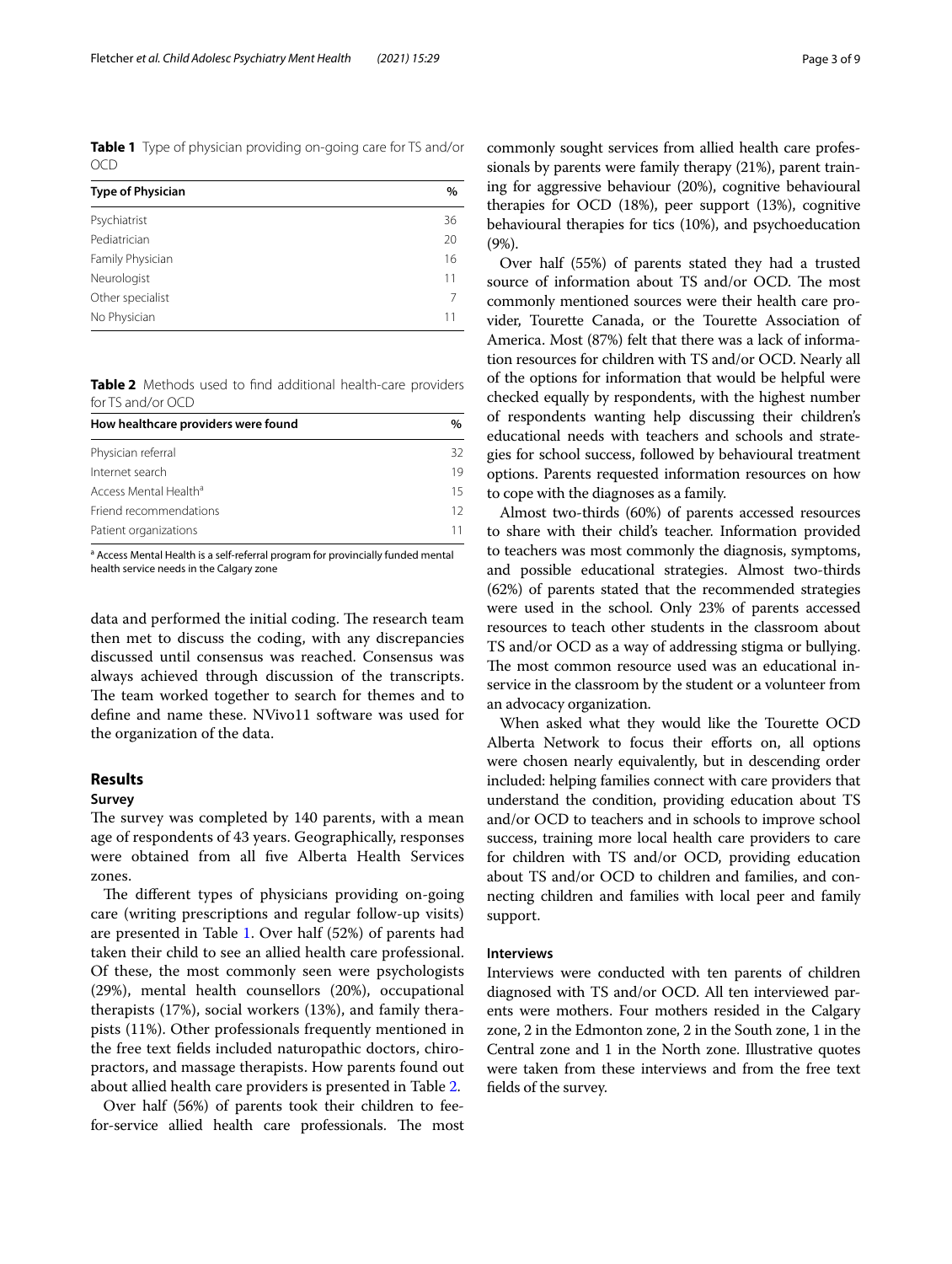# **Theme 1: Experiences receiving health care for TS and/or OCD in Alberta**

# **Accessibility**

Accessibility to dedicated health care support was a key issue for the participants in this study requiring TS and OCD treatments for their children. Despite the small sample size, access issues were diverse and covered a range of difficulties.

#### *The impact of cost and distance*

Participants in this study reported that cost and afordability were determining factors for them to access health care professionals who were not covered by the government health care plan. At the outset of fnding health care support, whether families had medical beneft packages was decisive in making healthcare decisions. The "exorbitant" costs of multiple visits to psychologists and therapists added to the problem of regularly attending vital sessions. Faced with the choice of terminating treatment for their child, parents just paid up: "So that's \$400 a week for a year. So I think there needs to be more in the province for families that can't do that as well, that can't afford to pay for it, I mean Dr. A got us through some pretty rough times, but we just paid." (Parent Interview 1) Once families were able to directly receive treatment from government paid mental health professionals, the burden of cost lessened. The location of the TS and OCD clinic in Alberta is only convenient for families living in the center of the province. For these families, the impact of travelling to receive health care was minimal. Some made an 800-km round trip, taking more than 5 h each way, which was an intolerable distance and time investment. For others, it was a prohibitive cost, too.

#### *First access: lack of a pathway*

The participants often stated the first point of contact when trying to fnd and locate resources was their family physician. However, this did not always lead directly to a referral to a specialist. Family physicians were as likely to refer children to a specialist as they were not to refer at all. Some parents were assisted by child services, their child's school, or they made the connection themselves. A coherent pathway to treatment was evidently absent, and on occasion parents met with the frustration of the inefficiencies of inter-health care practice communication. In such cases, access to treatment was gained by the persistence and diligence of individual health care workers. Moreover, the experience of initial engagement with health care services was, for some families, repeatedly reported as inadequate: "The nurse or my family physician, basically they sent the referral to Edmonton, they sent it back and said it's no good; they tried it again, sent it back; they did a bunch of phone calls, were getting sent in circles, and then fnally, actually phoned someone who happened to mention try Calgary and then that's how she actually found the Movement Disorder Clinic, but it took probably 4 months of her phoning all over the place." (Parent Interview 5) Though this was not the experience of all families, the lack of assistance navigating a route to treatment was viewed as atomized and "broken." The struggle to find interconnected, continuous treatment underlined parents' anxieties. The point of initial contact with a clinician was often the beginning of a difficult process to be directed to appropriate health care support: "Lack of navigation assistance or tools leave parents to wander through a segmented and broken system hoping to stumble into supports and therapies that will be efective." (Free text from survey).

Participants felt hindered by the inertia of the health system: infrequent hospital appointments, misplaced referrals, lack of available resources, or a system designed for adult patients.

#### *Timeliness*

Notwithstanding these systemic issues with access, timeliness of treatment for some participants, once the health care system was accessed, was acceptable: "And the wait time didn't matter, like to me it didn't matter. We had waited so long, like what, even what was a year, like a year, okay, so we will be on the waitlist for a year, but it didn't matter." (Parent Interview 2) However, this belied the fact that participants were willing to overlook the unreasonably long wait times in the knowledge their child would eventually attend a specialized clinic. Wait times to see a psychiatrist ranged from 3 months to a few years. Tardiness of access to treatment was associated with the inefficiencies of the health care system, and even if families were detrimentally afected by this, their attitude to waiting indicated stoic acceptance: "Considering some people have to wait 3 years to see somebody, I don't feel we waited too long." (Parent Interview 6).

# *Working parents*

Participants described the stress of full-time work as an obstacle to attending appointments. The inconvenience of day-time appointments, at clinics located hours from home, produced work-related pressures: "We gotta take off time from work, time from school because he [the health care provider] only comes in once a month. I can't book it on my day off or his." (Parent Interview 4) Participants who did not work outlined their relative advantage, one that also enabled them to do more independent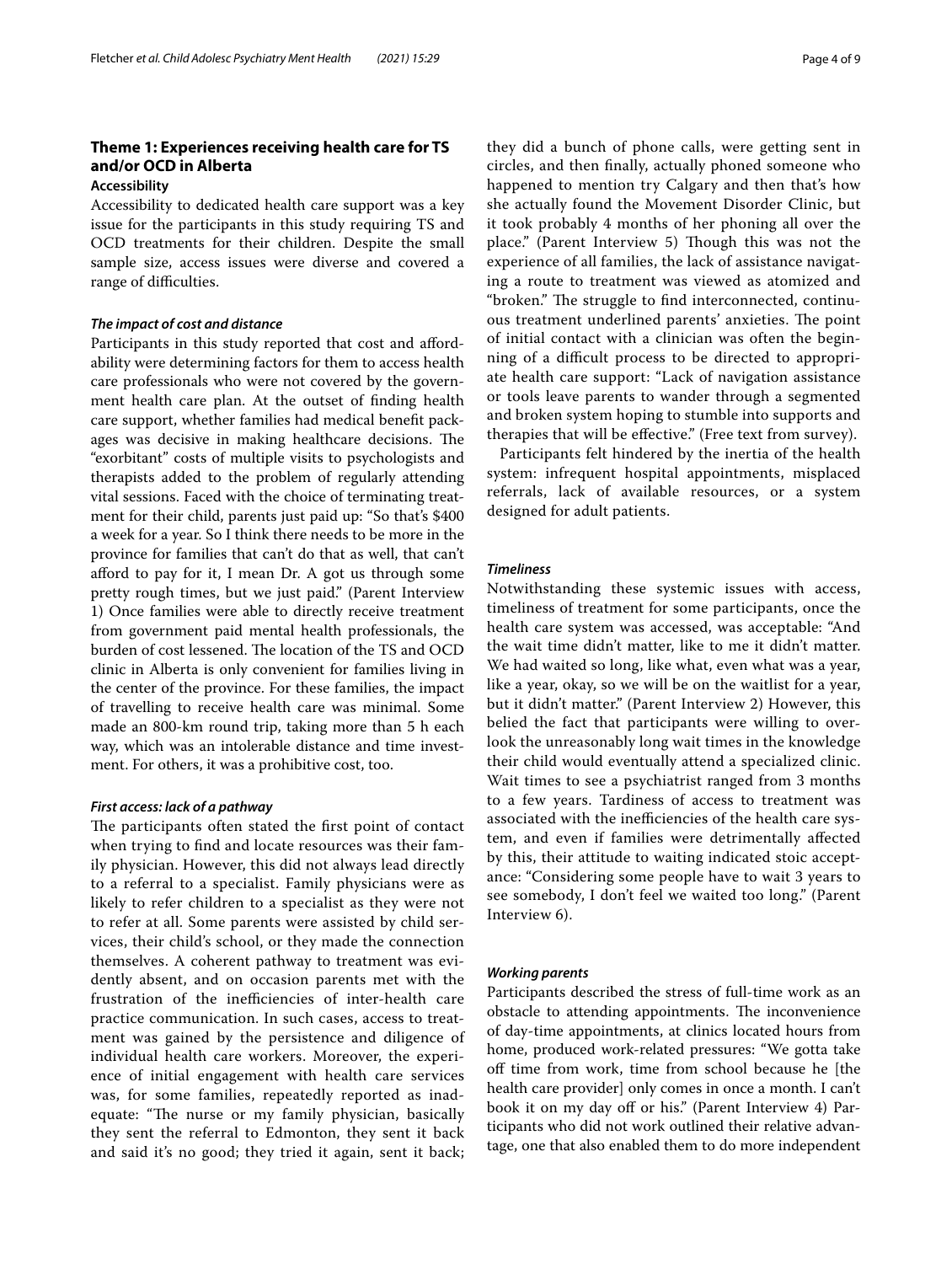research when fnding resources that were not readily available in their community or from their family doctor: "When they went to school, I can sit down and start looking on the internet, and I could make appointments to my family doctor and go. I didn't have to take time of work to do that…" (Parent Interview 1).

#### **Knowledge and skills**

# *The knowledge gap*

The findings from the interviews provide a picture of family physicians and healthcare workers who were at once obliging and disposed to helping families but simultaneously impeded by their lack of knowledge of TS and OCD—resulting in family frustration and, on occasion, confusion. This clinical paradox is most accurately underlined in the following participant's comment: "My experience, overall, as far as their wanting to help and their attempts to try and fnd us solutions has been very positive but lack of expertise and lack of access to resources that they had has just made it a frustrating experience." (Parent Interview 5).

Furthermore, our participants note that fnding a pediatrician or a GP with the requisite knowledge was based, in some cases, on luck, resulting in an overriding sense of disappointment with the system. Misdiagnosis, lack of diagnosis, or an unwillingness to listen to families' concerns about treatment choices were cited as other reasons for frustration by the participants: "Lack of properly trained therapists and doctor's leads to long wait lists, misdiagnosis, and lost opportunities and patients go without interventions." (Free text from survey) Most participants had fears regarding their own insufficient knowledge about medication, which were compounded by some doctors' insistence on using medication rather than pursuing alternative treatments such as cognitive behavioral therapy: "They all want to just medicate your child." (Parent Interview 8).

#### *Level of expertise*

Higher levels of satisfaction regarding quality of care were revealed in the participants' comments once they accessed clinicians with expertise in TS and OCD: "It took a little while to get help but once we were referred to [specialist], we've had good care since." (Parent Interview 3) Participants' experiences at the dedicated TS and OCD clinics were often rated as very good in terms of professionalism, seriousness, and access to dedicated resources: "When we fnally got to the Movement Disorder Clinic because we fnally felt like somebody actually took this seriously and didn't just tell my child it's all in your head." (Parent Interview 5).

# **Theme 2: Being a student with TS and/or OCD in Alberta**

Our study inquired about the experiences of children and their families within the school system. Family experiences showed that schools often lack the levels of knowledge and preparedness to efectively support the learning of children with TS and OCD in the classroom. Moreover, our study found that participants repeatedly found themselves as agents of the schools' path to understanding the health issues and comorbidities of these conditions: "Well for us, helping the school manage it was a big thing so I guess, I don't know if there's any kind of education that the health care system can provide to schools that have a child with Tourette syndrome…." (Parent Interview 6).

#### **Insufficient knowledge of TS and OCD**

In diferent schools, strategies supporting children with TS and OCD either did not exist or were perfunctorily acknowledged, creating an environment in which children were unable to fully participate. An increasingly common narrative shared by participants was that principals, schools, and education boards were wilfully unsupportive due to the disruption attending to children with TS and OCD would cause: "Teachers would have a tendency to send my child out of the room or tell us to come get them because they're being disruptive." (Parent Interview 5) Conversely, some participants foregrounded principals and teachers who work within the limits of the system, employing educational strategies to enable children to achieve success, and were receptive to strategies to help in the classroom: "He can have a reader for his exams. He can take his exams outside the classroom. He has time, extra time if he is required, as needed, to help him be successful at school." (Parent Interview 9).

# **Parent as agent**

Schools, however, operate in a context of promoting access to successful learning for all children in the classroom, and to ensure children with TS and OCD are included in achieving this objective, participants reported how frequently they shared educational strategies and their child's diagnosis with the school. Parents' interaction with the school and classroom happened in a variety of ways: parents gave in-class presentations, Tourette Canada's handbooks were disseminated in schools, teachers were directed to specifc online resources, mental health workers were brought into school to present to staff and students, parents had one-on-one chats with classroom teachers: "It's really up to the parent to advocate and tell them what you know." (Parent Interview 1)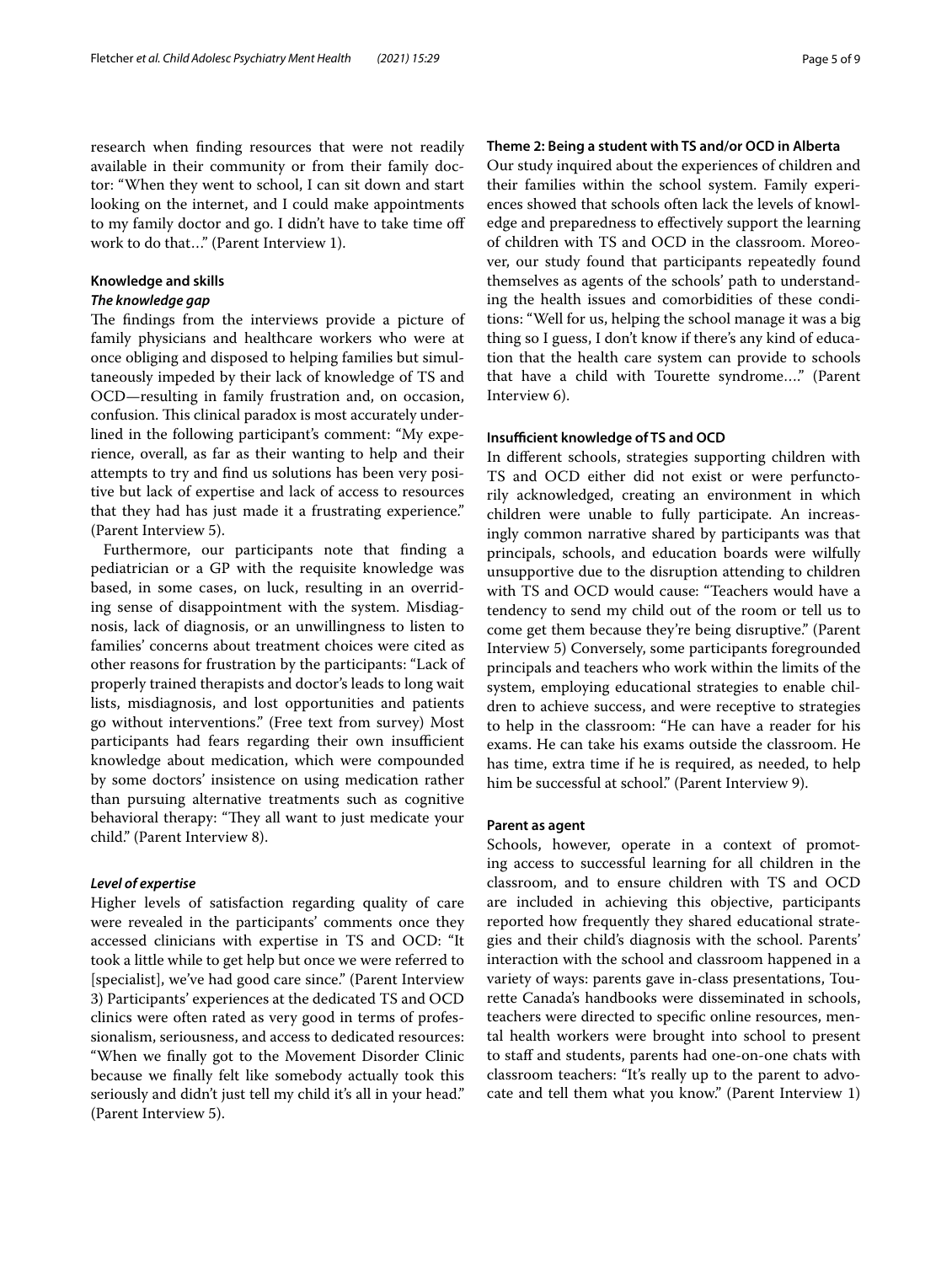This parental advocacy role was a crucial vehicle for raising awareness of the needs of children with TS and OCD in the classroom. Participants who did not take on this intermediary role refected that resources for parents took precedence over those for teachers: "no, resources for parents: number one," (Parent Interview 10) Moreover, some felt teachers should already possess requisite knowledge, "Should be trained on how to deal with Tourette's if they're a special needs teacher." (Parent Interview 8) These views describe participants who felt their or their child's need was the priority, rather than the needs of teachers.

# **Theme 3: The need for comprehensive information and support**

# **The difculty of fnding resources**

Families receiving timely and relevant information was the key to enable participants to make decisions about the health care of their children. However, readily available information and resources, providing insight into their child's condition, and ofering a clear established pathway to access integrated healthcare services was rarely attainable. "I don't think there's enough information out there for people that is readily, you know, when their child is, I don't even think they know where to go to get diagnosed." (Parent Interview 1) There was an implied acceptance from some participants that they were responsible for gathering information and fnding resources about their child's condition, a situation which caused confusion and delay. Participants often located resources, but they were disparate, existing in diferent places, usually online or in books. A unifed, single resource for TS and OCD was difficult to obtain. In contrast, when clear, comprehensive resource guides were accessible, the positive efect for parents was immediate, in that paying for a broad and full knowledge resource was acceptable "You're going to have to pay for the online stuf or here's the referral for psychologists who are dealing with it, here's all this stuf for you." (Parent Interview 2) The significance of being able to access specifc types of resources and how they help families were repeatedly emphasized. The availability of an immediate online response to questions regarding tics was welcome, not least because the answer was non-judgmental. The private nature of independent learning about TS and OCD when relevant resources were provided was obvious: "I could put any of those [questions] out there and they would be answered with, like without being judged." (Parent Interview 7) Furthermore, when the resource represented the insights of lived experience, it was invaluable.

# **The foundation of help: peer support**

The participants interviewed repeatedly revealed that coping with a diagnosis of TS and/or OCD was an isolating experience and that it causes uncertainty at a time when parents are increasingly feeling anxious: "Just trying to think, yeah, even for parents, there's not a lot of peer support or educational information, other than what we can fnd online, which then you're questioning on the validity of what you're reading too." (Parent interview 5) The need to find appropriate resources was also a quest, at times a desperate one, for support from other parents with lived experience. Underpinning parents' search for guidance, vis-à-vis diagnosis, psychoeducation, or access to comprehensive health care was an appeal for assistance. Time and again, participants in our study bemoaned the absence of peer support. Peer support was formed ad hoc or occurred when a parent was already working in the education system and was able to form supportive groups who understood mental health issues: "Well I am really lucky. I was an educational assistant in the system when [my son] was diagnosed and so I have some really wonderful colleagues who have also become my friends and because they understand mental health issues because of their occupation, I was able to access a lot of support" (Parent Interview 10).

# **Discussion**

This study of people with lived experience with TS and OCD in Alberta has provided essential information for the planning and service provision of a province-wide support organization. It has highlighted the gaps in current services and needs of individuals with respect to healthcare, education, and support.

The Tourette OCD Alberta Network has pivoted to address the participant issues identifed by families in the stakeholder consultation. Table [3](#page-6-0) shows the direct response of the Tourette OCD Alberta Network to family need.

It is clear that one of the major services that the Tourette OCD Alberta Network should provide to meet the needs of our stakeholders is care navigation—helping people afected by these conditions fnd the medical, educational and informational resources they require. In order to successfully perform this role, the Tourette OCD Alberta Network and the services it provides must become widely known amongst patients, families and health care providers.

With only one center providing specialized care to a large geographic area, it is clear that fexibility of providers and patients with respect to service provision is essential. The increasing need to offer telemedicine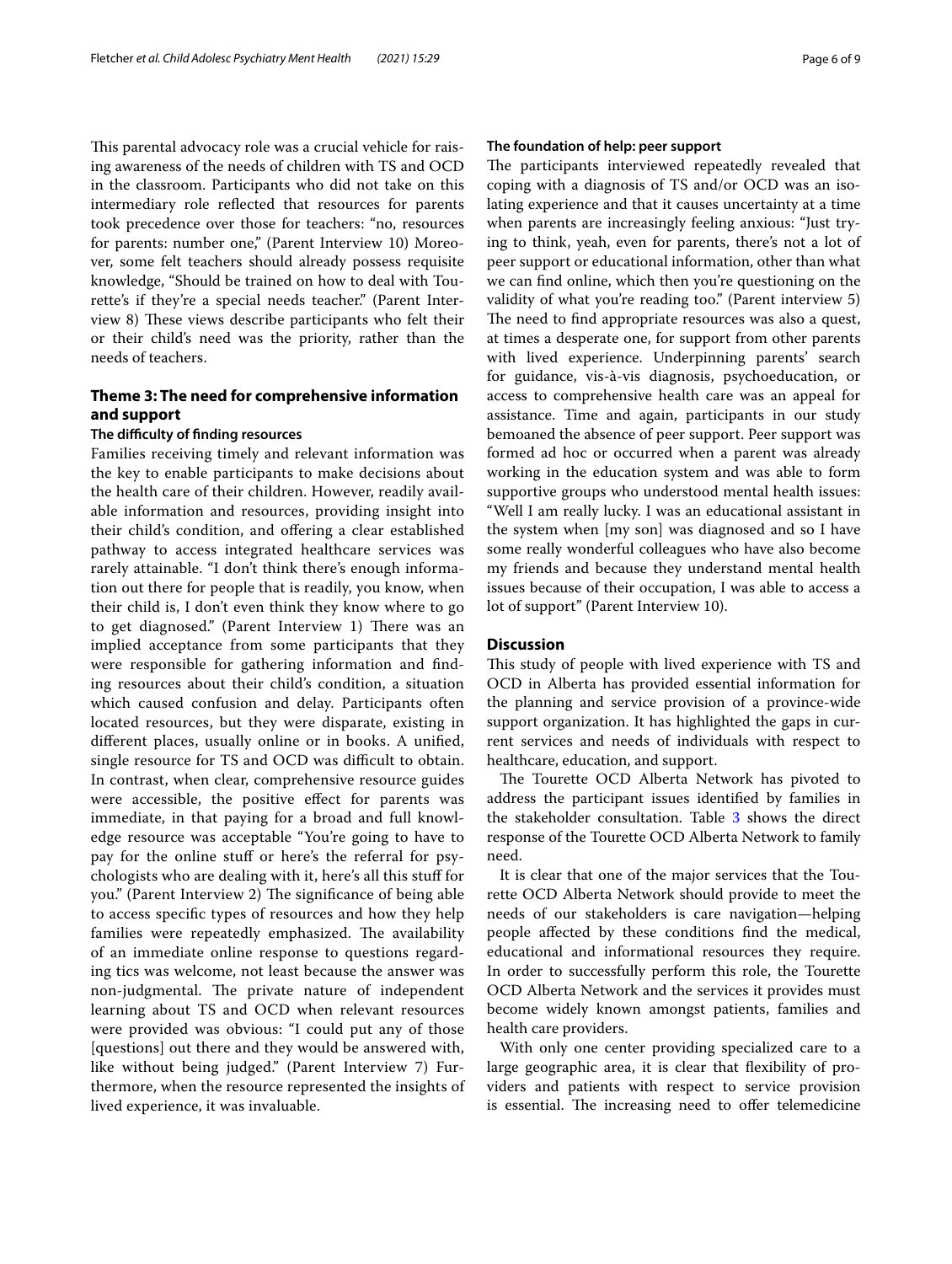| Family need identified in interviews                     | How the TS Tourette OCD Alberta Network pivoted to need                                                                                                                                                                                                                                                                                                                                                                                                                                                                                                                                                                                                                                                                                                                                                                                                                                                                                                       |
|----------------------------------------------------------|---------------------------------------------------------------------------------------------------------------------------------------------------------------------------------------------------------------------------------------------------------------------------------------------------------------------------------------------------------------------------------------------------------------------------------------------------------------------------------------------------------------------------------------------------------------------------------------------------------------------------------------------------------------------------------------------------------------------------------------------------------------------------------------------------------------------------------------------------------------------------------------------------------------------------------------------------------------|
| Absence of coherent pathway to treatment                 | Albertans searching for assistance elicit immediate response from program coordinator via<br>website                                                                                                                                                                                                                                                                                                                                                                                                                                                                                                                                                                                                                                                                                                                                                                                                                                                          |
| Inconvenience to working parents living afar             | Consultations via telemedicine/videoconferencing                                                                                                                                                                                                                                                                                                                                                                                                                                                                                                                                                                                                                                                                                                                                                                                                                                                                                                              |
| Clinicians' skill gap                                    | Webinars for healthcare professionals on psychoeducation and behavioural therapies for TS<br>and OCD                                                                                                                                                                                                                                                                                                                                                                                                                                                                                                                                                                                                                                                                                                                                                                                                                                                          |
| Insufficient knowledge of TS and OCD in schools          | Educational outreach program for teachers and classmates                                                                                                                                                                                                                                                                                                                                                                                                                                                                                                                                                                                                                                                                                                                                                                                                                                                                                                      |
| Information about TS and OCD in unified, single resource | The Tourette OCD Alberta Network is attempting to be a central point of access to informa-<br>tion related to TS and OCD and frequently co-occurring conditions through our website<br>and newsletter. The website is a depository of information in a variety of forms and media.<br>The organization of the website is user defined. Families and patients, health care profes-<br>sionals, and educators can access dedicated and differentiated resources by navigating to<br>specific content. The program coordinator is available to field direct inquiries pertaining<br>to, for example, clinical referrals and specific resources. In a drive to make information<br>comprehensible, accessible, and timely, the Tourette OCD Alberta Network delivers requ-<br>lar online webinars. The webinars are publicized in our monthly newsletter and explicitly<br>underline the events are for patients and families<br>www.touretteocdalbertanetwork.ca |
| Peer Support                                             | The Tourette OCD Alberta Network's monthly newsletter regularly features articles, videos<br>and profiles of real-world experiences of people living with TS and OCD. The strength that<br>parents draw from other families' experiences informs our intention to develop a peer<br>support program                                                                                                                                                                                                                                                                                                                                                                                                                                                                                                                                                                                                                                                           |

<span id="page-6-0"></span>**Table 3** How the Tourette OCD Alberta Network addressed needs identifed by families with TS and/or OCD

appointments due to the global pandemic has forced changes in how services are provided in many healthcare systems. Within our own context, the pandemic facilitated the approval of the use of readily accessible video conferencing software for telemedicine appointments. The provision of videoconferencing technology enables the expertise that is focused in Calgary to be accessible to the wider province of Alberta, thereby extending specialized care to many more families. Partnerships with local clinics, to perform physical monitoring of blood pressure, heart rate, height, weight, waist circumference and the extrapyramidal system, are essential for the safe provision of care.

Videoconferencing has been shown to be an efective way of providing behavioural therapies for both TS and OCD. In a randomized controlled trial comparing CBT for OCD delivered by video-conferencing to self-help or having to wait for treatment, telemedicine resulted in a signifcant reduction of OCD symptoms [[5\]](#page-8-4). A study of twenty children randomly assigned to receive CBIT face-to-face or delivered by videoconferencing found that both treatment delivery modalities resulted in signifcant tic reduction with no between group diferences [[6\]](#page-8-5). Tic reduction was comparable to CBIT randomized control trials, in that the mean YGTSS score reduced by 33% from baseline. The study also reported children and parents had strong working relationships with their therapists.

Families participating in our stakeholder consultation discussed the difficulties they had finding experienced care providers locally, and the out-of-pocket expenses they incurred seeking private services. In an efort to try to improve access to knowledgeable care providers, we have developed and recently launched a continuing professional development webinar series on behavioural treatment of TS and OCD for mental health therapists working within our government-paid system of mental health clinics province-wide. Initial uptake of this program has been excellent, and we hope that this skill development opportunity will translate into greater access to appropriate care.

Both the survey and interviews highlighted the need for advocacy in schools for students afected by TS and OCD. This includes education with teachers and classmates to promote understanding and reduce stigma and developing strategies to promote educational success. Data on educational attainment suggest that strategies to promote school success are needed for people living with TS. A population-based Canadian study found that fewer people with TS had post-secondary education compared to the general population [[7\]](#page-8-6). In addition, fewer adults with TS were employed compared to the general population. The impact of OCD on educational achievement in relation to secondary school and university is pronounced [\[8\]](#page-8-7). In a nationwide register-based Swedish study assessing educational attainment after compulsory school, compared with population controls, individuals with OCD were signifcantly less likely to achieve the assessed educational levels during the 22-year study period. In the adjusted models, individuals with OCD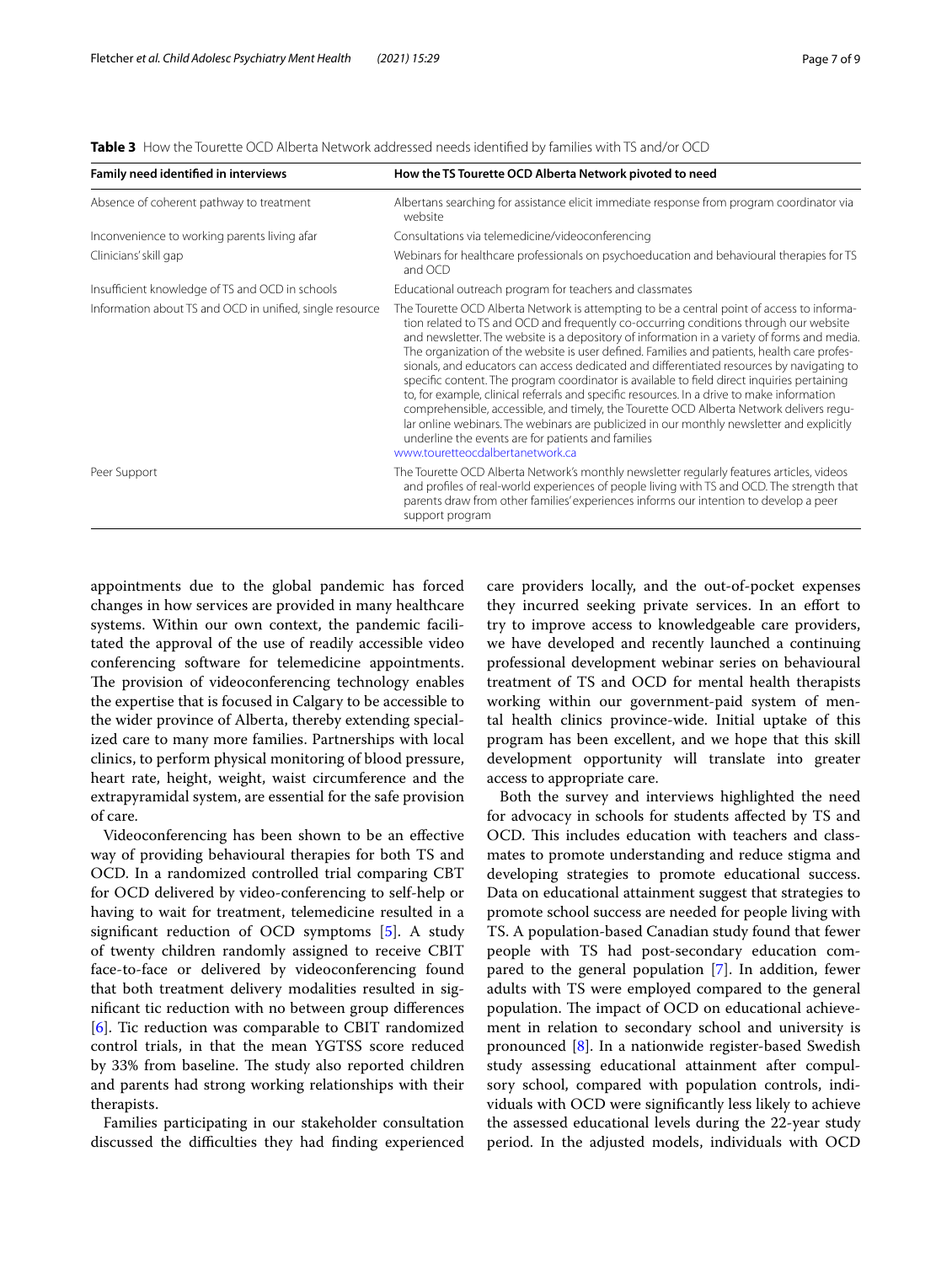were 57% less likely to complete upper secondary school, 28% less likely to start a university degree, 41% less likely to fnish a university degree, and 48% less likely to complete postgraduate education compared with those without OCD.

Individuals with tics may be considered less socially acceptable by both peers and teachers. A review of studies designed to understand the impact of educational information about TS found that giving information about TS to peers resulted in more positive attitudes toward a person with TS, regardless of age, gender or severity of tics [\[9](#page-8-8)]. One study found that a 2-h workshop to teachers about TS resulted in signifcant increases in knowledge [\[10\]](#page-8-9). In an evaluation of a classroom presentation about TS, it was reported that after the presentation, classmates increased their levels of empathy for the individual with TS and expressed concern for the individual's well-being in the classroom [[11\]](#page-8-10). Classmates' attitudes to TS is infuenced by the perception of the majority view of TS in the class. Therefore, empathy in the classroom rises when the majority view is more accepting of TS, which was appreciable after the presentation evaluated in the study.

The findings of this study and the proposed solutions are of relevance to health care providers or organizations providing services to children with other mental health disorders. While the participants in our study were Albertans afected by TS and/or OCD, many of the health care needs and proposed solutions highlighted in this study are applicable across locations, disorders and health care systems. Strategies to support educational needs and peer support seem most relevant. For example, ADHD is the most common mental health disorder among children worldwide. A population-based study in Scotland found that children with ADHD have more unexcused absences, are more likely to be excluded from school, have worse educational outcomes, leave school earlier, and are at higher risk of special educational needs [[12\]](#page-8-11). A systematic review of qualitative evidence of parenting experiences of living with a child with ADHD highlighted many of the same fndings of our study, including the difficulties of navigating the system and the need to provide appropriate supports [\[13](#page-8-12)]. Care navigation, educational outreach and peer support would likely be of great beneft for families afected by ADHD.

A qualitative study on parental perceptions and experiences with children with TS in Australia found that their greatest needs were for immediate, accessible, and comprehensive information on TS for parents, as well as education of those within the school system, including teachers, principals, classroom aids, school administrators and educational policy makers [[14\]](#page-8-13). Parents described the social isolation they experienced as a result of their child's TS diagnosis and the importance of having a bridge to the outside world to counter the isolation, distress and difculties they faced associated with the lack of understanding of TS by others. Social support organizations for TS, mother support groups, and understanding medical professionals were of key importance. The commonality of fndings between our stakeholder consultation and this study in another healthcare system on a diferent continent suggest that our fndings are relevant to others afected by TS and OCD outside of Alberta.

Limitations of the current study include the recruitment of parents who were receiving services at the Alberta Children's Hospital TS and OCD clinics for participation in the qualitative interview portion of the study. As these parents were receiving specialist services, their views may not refect those of parents and families who have not been able to receive specialist care, or who have less severe symptoms.

# **Conclusion**

This study identifies the diversity of factors determining how families requiring TS and OCD treatments for their children in Alberta access the health care system, navigate challenges in the school system and seek out health information and support. TS and OCD require comprehensive and specialized care, and It is evident that families' experiences of navigating a pathway to reach this care are uneven. In providing support for people afected by these conditions, the Tourette OCD Alberta Network seeks to recognize the diferent types of help families need. The on-going aim is to ensure this community of families is not only aware of the services the Tourette OCD Alberta Network provides but is also informed as to how these services can improve and positively impact their lives. Future work will include assessment of the impact of the services the Tourette OCD Alberta Network provides on health outcomes.

# **Supplementary Information**

The online version contains supplementary material available at [https://doi.](https://doi.org/10.1186/s13034-021-00383-5) [org/10.1186/s13034-021-00383-5](https://doi.org/10.1186/s13034-021-00383-5).

<span id="page-7-0"></span>**Additional fle 1.** Survey for people with lived experience with Tourette syndrome or OCD. Survey questions.

#### **Acknowledgements**

We would like to acknowledge the participants of the survey and interviews for this research.

#### **Authors' contributions**

TP and JF analyzed and interpreted the survey and interview responses. TP and JF wrote the manuscript. TP, GD, and DM designed the survey and interviews. GD, DM, GW, FM, and PA took part in critically revising the manuscript. All authors read and approved the fnal manuscript.